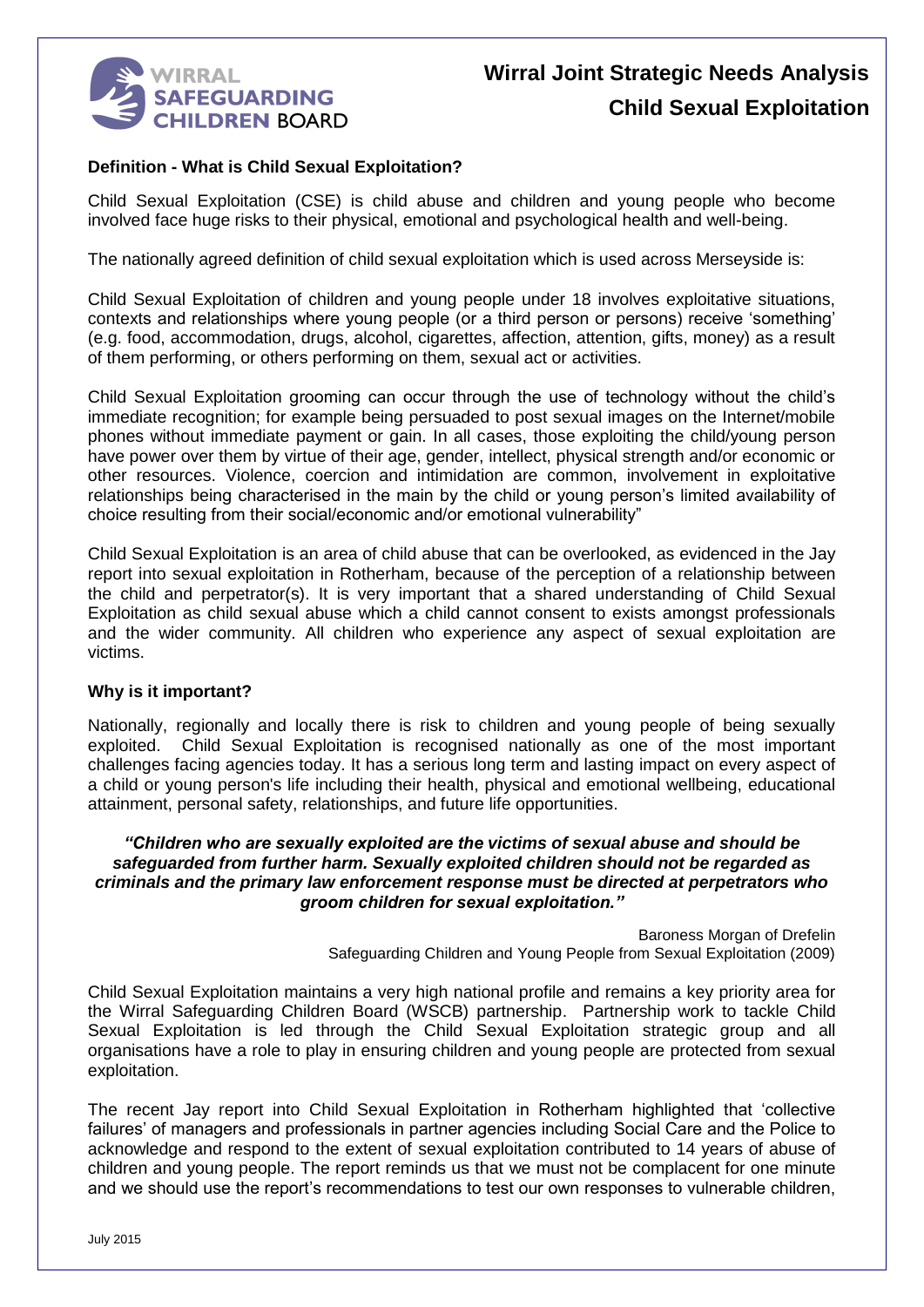

### **Child Sexual Exploitation**

young people and their families, and the effectiveness of our multiagency systems to detect and respond quickly to each and every instance of Child Sexual Exploitation.

The WSCB is very clear that Child Sexual Exploitation is child abuse, and all children and young people who are subject to sexual exploitation are victims, regardless of whether they feel they have been abused or not.

#### **Risk factors associated with child sexual exploitation**

Any child or young person may be at risk of sexual exploitation, regardless of their family background or other circumstances. This includes boys and young men as well as girls and young women. However, some groups are particularly vulnerable. These include;

- Children and young people who have a history of running away or of going missing from home
- Those in and leaving residential and foster care
- Those with special needs and learning disabilities
- Migrant children and young people
- Unaccompanied asylum seeking children and young people
- Children and young people who have disengaged from education
- Children and young people who are abusing drugs and alcohol
- Those involved in gangs

#### **What are the signs and symptoms of child sexual exploitation?**

Grooming and sexual exploitation can be very difficult to identify. Warning signs can easily be mistaken for 'normal' teenage behaviour and/or development. However, parents, carers, school teachers and practitioners are advised to be alert to the following signs and symptoms:

- inappropriate sexual or sexualised behaviour
- repeat sexually transmitted infections; in girls repeat pregnancy, abortions, miscarriage
- having unaffordable new things (clothes, mobile) or expensive habits (alcohol, drugs)
- going to hotels or other unusual locations to meet friends
- aetting in/out of different cars driven by unknown adults
- going missing from home or care
- having older boyfriends or girlfriends
- associating with other young people involved in sexual exploitation
- truancy, exclusion, disengagement with school, opting out of education altogether
- unexplained changes in behaviour or personality (chaotic, aggressive, sexual)
- drug or alcohol misuse
- getting involved in crime
- injuries from physical assault, physical restraint, sexual assault

#### **Wirral's local CSE profile**

Wirral is home to approximately 70,500 children and young people (0-18). The child population of Wirral is predominantly white British (93%) but significant ethnic minority groups exists, particularly Irish, Chinese and Polish. It is a key challenge for all agencies working in Wirral to eliminate the differences in outcomes for children and young people and to ensure our most vulnerable children receive help at the earliest opportunity.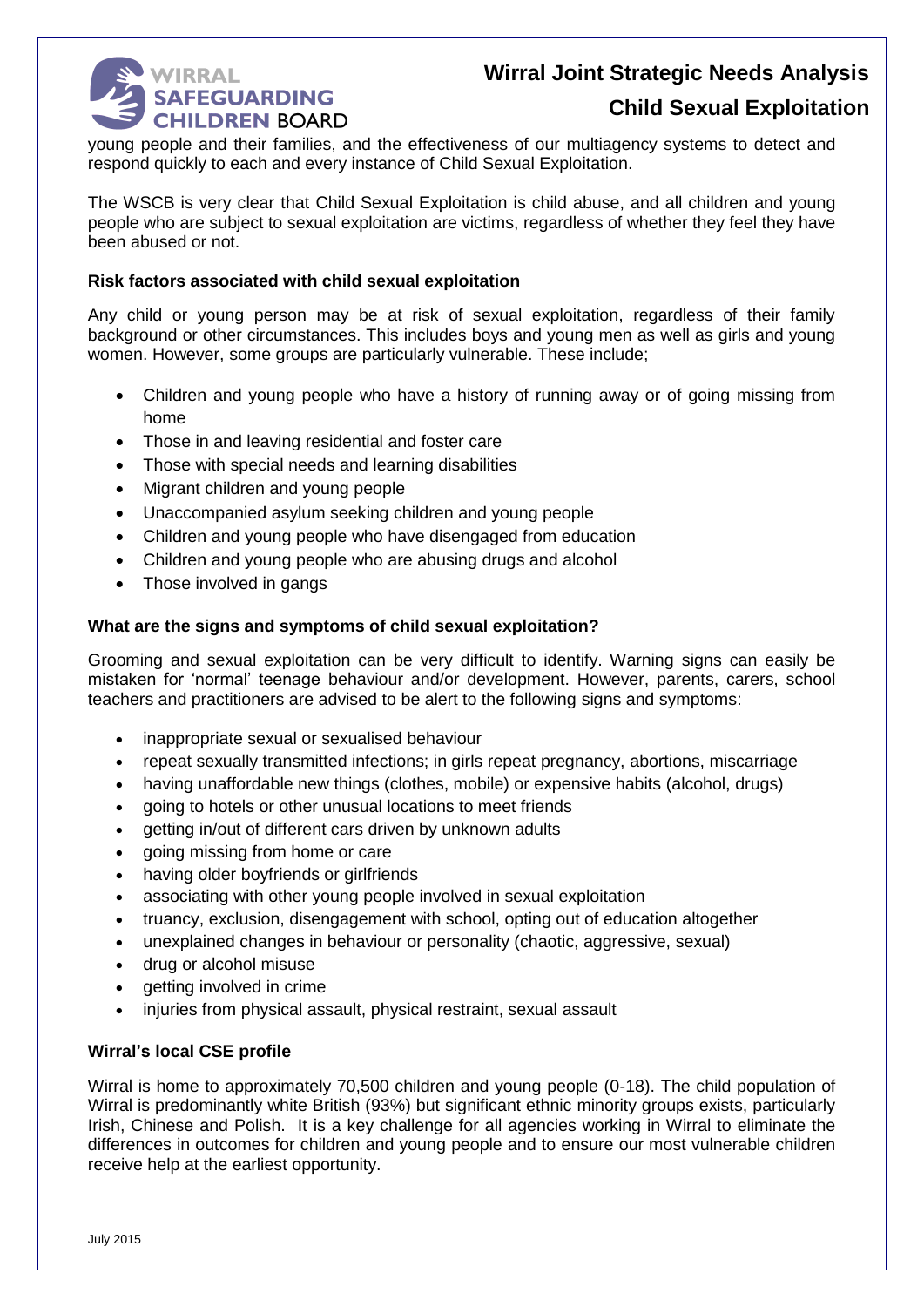

### **Child Sexual Exploitation**

Keeping children and young people safe and protected from Child Sexual Exploitation is one of the key priorities of the Wirral Safeguarding Children Board (WSCB), the Local Authority, the Police and partners. Working together in partnership with the wider local community is key if we are going to recognise and effectively deal with CSE in Wirral.

All of the WSCB's safeguarding activity, including the response to CSE across the partnership contributes to ensuring that:

#### **"Children and young people in Wirral feel safe and are safe"**

The WSCB through its strategic group is developing a performance information dataset for Child Sexual Exploitation. The main source of data will be held by the Multi-Agency Child Sexual Exploitation (MACSE) meetings which are held each month. All cases where professionals suspect or know that a child is a victim of or at risk of sexual exploitation are referred into the MACSE meetings where they are risk assessed and a plan is developed to protect the child and reduce the risk. Cases stay at MACSE until there is no further risk of sexual exploitation. The meetings are chaired by the police and are attended by professionals from key agencies including children's social care, youth services, children's safeguarding, education, health, Catch-22 and preventative services.

There is currently no national dataset for Child Sexual Exploitation so at present we are unable to compare Wirral's performance against other areas. Data currently available from the MACSE meetings is presented to the WSCB on a quarterly basis and informs the multi-agency action plan for combatting sexual exploitation. A common dataset has been agreed between the safeguarding board's in Merseyside and the new comprehensive dataset will be published each quarter from March 2015.

The main model of Child Sexual Exploitation in Wirral illustrated by the MACSE data is the boyfriend model and exploitation of younger girls by older men. There is little evidence of organised exploitation by groups or gangs. The available data for Wirral as at April to June 2015 tells us that:

- From April 2015 to June 2015 a total of 37 new cases were referred into the Wirral monthly MACSE meetings. This brings the total number of new cases from August 2014 to June 2015 to 157
- A further 41 children and young people were also discussed during April to June that had been discussed at previous MACSE meetings.
- 97% of the referrals into MACSE have been made for girls and 3% for boys. Over 95% of young people describe themselves at white British
- Young people between the ages of 8 and 17 have been discussed at MACSE
- Over 60% of referrals have concerned young people (mainly girls) between the ages of 14 and 15
- 50% of the referrals into the MACSE are made by children's social care services
- Main reason for young people being referred into the MACSE are young people becoming exploited by older men (25%)
- 51% of young people referred into the MACSE live in the urban centre of Birkenhead
- 46% of the young people referred into the MACSE had previously been reported as missing from home which is the same figure for the previous report
- 87% of young people referred into the MACSE are open to statutory social services which is an increase of 13% from the previous report; 28% of the referrals are made for children who are looked after (LAC)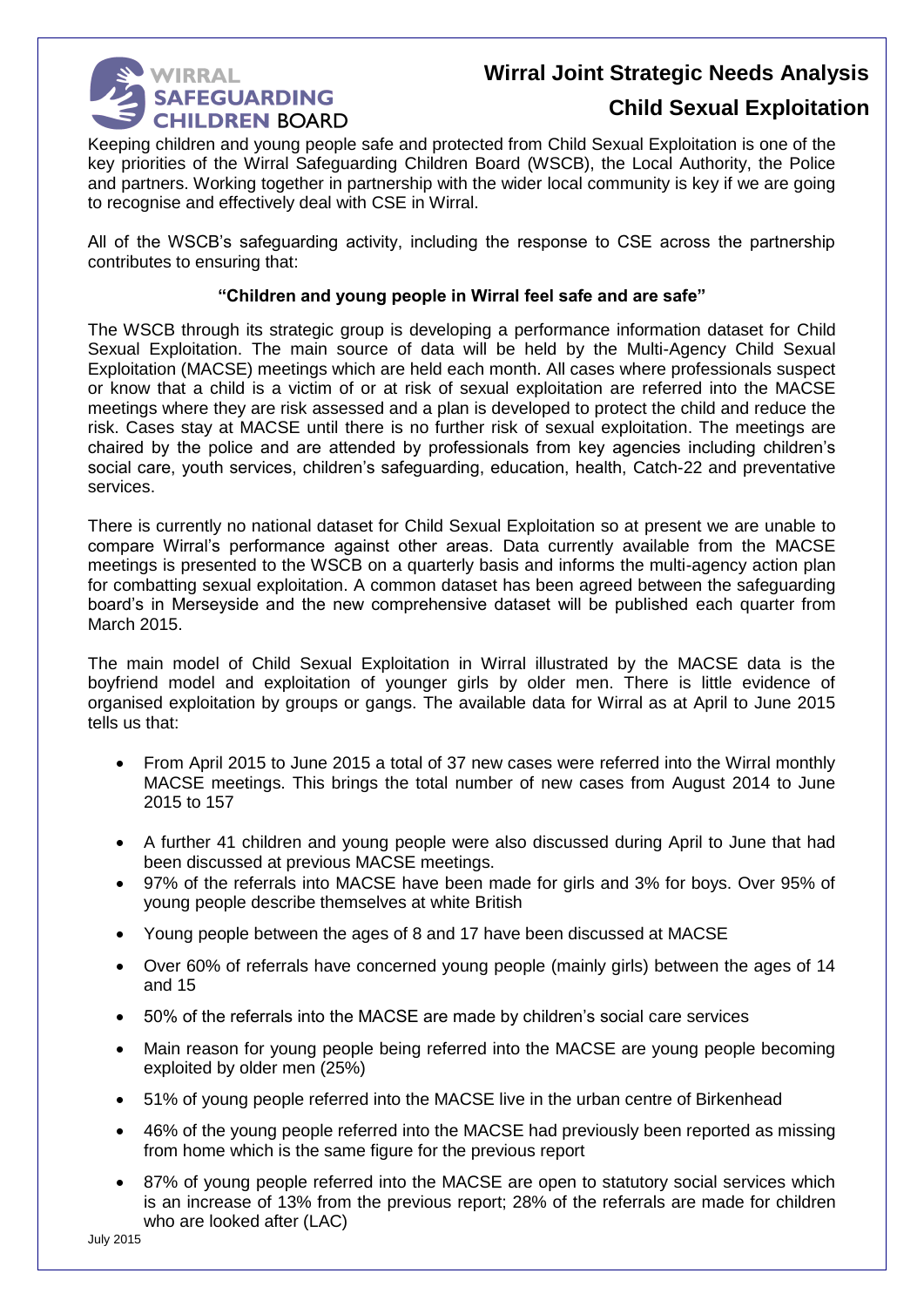

- 30% of the young people referred into MACSE had a disclosed learning disability, most often ADHD or an autism related condition
- Nearly 31% of young people referred into MACSE were known to have mental health difficulties some of whom have self-harmed in the recent past.

#### **Gaps in intelligence**

With little national data and a relatively new local data set it is difficult at present to identify gaps in intelligence, although this should become clearer as the data picture builds.

The biggest current gap is not currently knowing exactly how many children and young people are victims of or at risk of sexual exploitation in Wirral. As the MACSE meetings become established this will help us develop an informed picture of Child Sexual Exploitation locally.

Equally it is difficult at present for the WSCB to give trend information or accurately predict what will happen in the future. It is expected however that the number of Child Sexual Exploitation cases will grow substantially over the next year as both local awareness and confidence in the support from local services increases. Barnardo's have highlighted one case where *"as a result of services being improved because of training, there was a five-fold increase in a period of three months of children and young people being identified as at risk.*

#### **What Are We Doing and why?**

The Child Sexual Exploitation action plan is aligned to the Pan Cheshire and Merseyside CSE strategy for 2014-2017. The purpose of the strategy is:

• To focus and co-ordinate multi agency resources in tackling child sexual exploitation

• To ensure that children and young people and the wider community across Cheshire and Merseyside, in particular with parents and carers, are aware of child sexual exploitation and its effects

• To enhance training for professionals

• To ensure that young people and the community are made aware of the issues around exploitation

• To bring to justice the perpetrators of child sexual exploitation and to ensure that young people are properly safeguarded in the course of any criminal proceedings

To achieve this, the partnership has set five key strategic priorities:

• **Self-Assessment** – Each area maps service provision for children and young people who are victims of or at risk of sexual exploitation, and profiles sexual exploitation in their area

**• Prevention** – There are three aspects to this priority; awareness raising and community engagement; training for professionals and disruption of perpetrator activity

**• Safeguarding** – This priority focuses on developing a coordinated response to Child Sexual Exploitation which ensures victims are identified and responded to at the earliest opportunity

• **Bringing Offenders to Justice** – Each area will work closely with the police and the Crown Prosecution Service to ensure abusers are swiftly brought to justice and held to account

**• Governance** – Good governance ensures that Local Safeguarding Children Boards can develop the policies, procedures and practice to ensure an effective multi-agency response to Child Sexual Exploitation.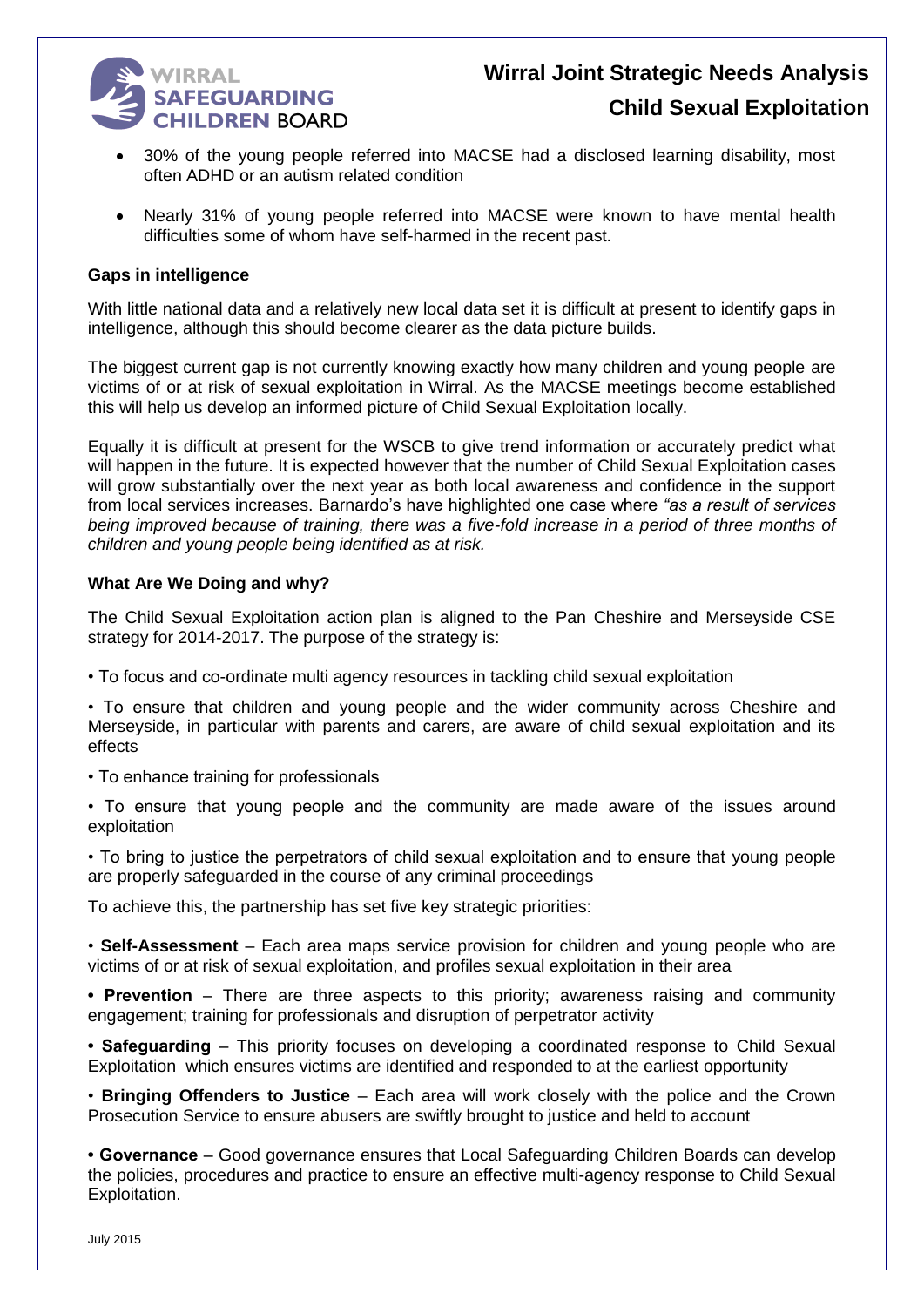

Key recent activity by the WSCB partnership to combat Child Sexual Exploitation includes:

- The Pan Cheshire-Merseyside Multi-Agency Child Sexual Exploitation Strategy was implemented in June 2014, supported by the CSE Needs Assessments which forms a part of Wirral's JSNA.
- The 'Listen to my Story' campaign developed by Merseyside Police in partnership with Wirral, other local councils and third sector agencies is raising awareness CSE in our communities and educating young people, parents and professional as to the signs and vulnerabilities of CSE.
- Chelsea's Choice, a powerful theatrical production has performed to over 2,200 young people in Wirral's schools and 480 professionals; each production is followed by a plenary session; this has resulted in increased referrals from Education. The powerful images from the regional campaign have been displayed as screen savers on all Council computers.
- Catch22 were commissioned by the Wirral Safeguarding Children Board to deliver ten multi-agency CSE training sessions. Sessions are also being delivered by PACE and Brook
- Preventative interventions in Targeted Services include group activities (G.I.R.L.S Project and L.A.D.S Project) to reduce risk taking behaviour and 1:1 support packages.
- If You Loved Me peer education performance, addressing abusive teenage relationships, delivered to secondary schools by Creative Youth Development.
- An audit of CSE training for Targeted Services staff has been undertaken to ensure staff are trained at the appropriate level.
- Intelligence from MASCE meetings used to identify 'hot spot' areas for CSE which are then targeted by Youth Outreach Teams.
- CSE is a standard item for Family Intervention supervision
- CSE is a work stream of the Early Help Strategic Board, with a position statement and action plan in development for multi-agency approaches to identifying and preventing CSE.
- CSE concerns are reported centrally through CADT / MASH allowing for information to be immediately shared with the Police and other partners.
- A Multi Agency CSE Screen tool, Risk Assessment and Practice Guidance was implemented in October 2014; the CSE risk assessment tool was reviewed following recent DfE communication from the Chief Social Worker to ensure that it is a narrative and not a numerical scoring system.
- Local Multi Agency Children's Sexual Exploitation (MACSE) meetings, chaired by Police, oversee individual children considered to be at risk of CSE, identifies risks, agree risk management strategies and track progress every month. This is supported by a Merseyside Multi-Agency Child Sexual Exploitation (CSE) protocol agreed in June 2014.
- The effectiveness of MACSE in addressing concerns about children and young people was the subject of Audit (22 Cases) in March 2015, this identified good management grip but further learning points which have been disseminated. Similarly a multi-agency audit of all young people in out of authority foster or residential placements who were assessed to be at risk of CSE or having experienced CSE has been completed with findings being shared with WSCB, elected member party leaders and the Council's Safeguarding Reference group.
- Performance regarding missing children is reported to the Stay Safe Group and LSCB. Children Missing from Home, Care and Education in Wirral are monitored by Catch 22, a commissioned service, co-located at CADT.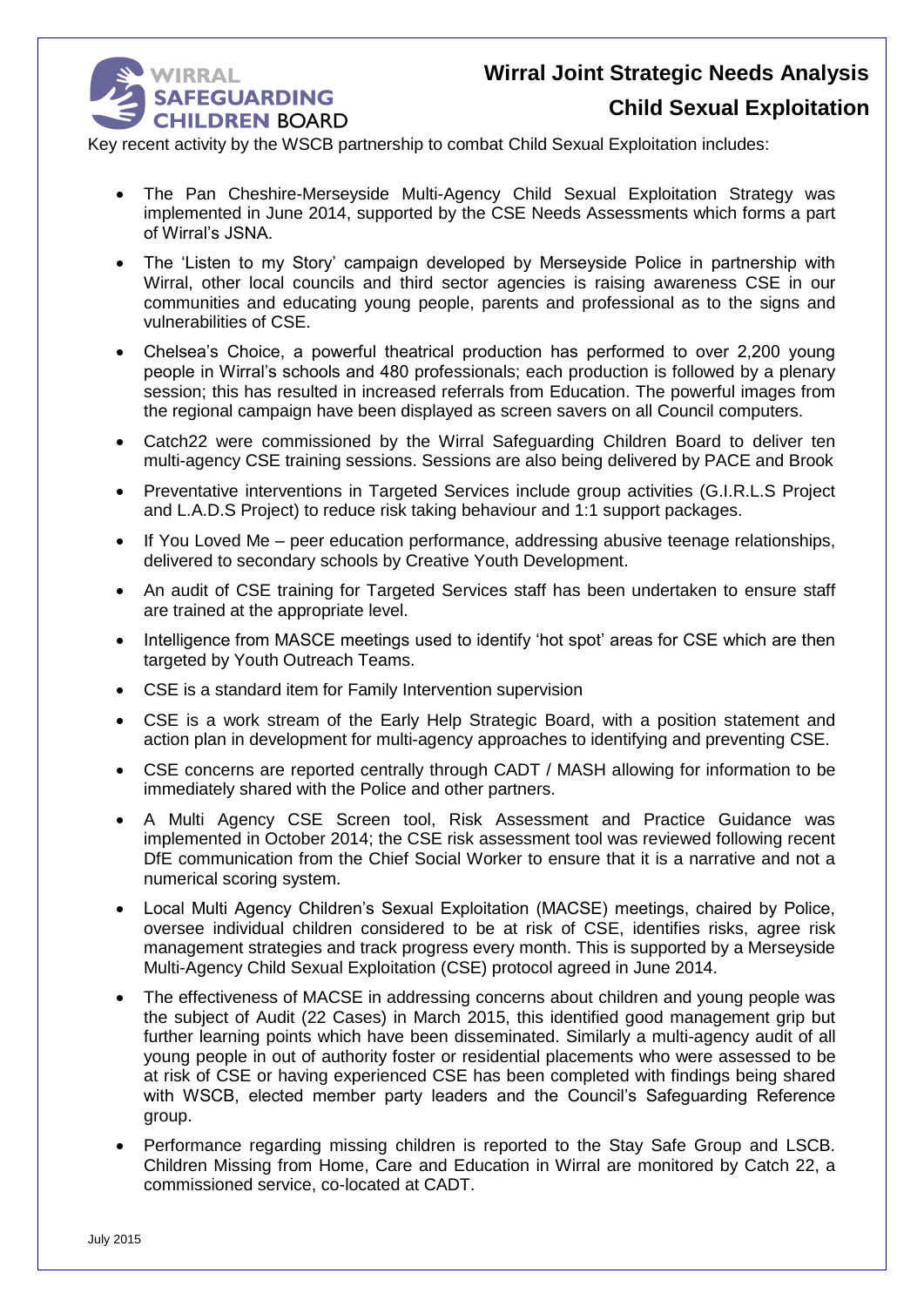### **WIRRAL** SAFEGUARDING **CHILDREN BOARD**

### **Child Sexual Exploitation**

- Restorative Practice Service has a process in place to identify if first time entrants into the criminal justice system are involved or at risk of CSE, in response to high correlation, identified through national research, between young offenders and CSE.
- Police share intelligence about investigations and hot spot areas of police activity at the MACSE meetings and the CSE strategic group and also hold tactical meetings
- Police and colleagues from the Crown Prosecution Service regularly attend the regional Gold Group CSE strategic meetings to discuss the numbers of investigations underway and successful prosecutions. Work is underway to correlate action to combat CSE and identification of perpetrator with subsequent prosecutions and convictions.

#### **What do we still need to do?**

- Work is needed in relation to recognising the issues posed for males. Males may be seen as risk taking or evidencing early criminal behaviour. Some of these behaviours may also be part of CSE but this is not currently being recognised as possible CSE.
- Developing a commissioning strategy so that services are put in place but also ensuring that the success of that service is measured in terms of impact and reduced CSE is evidenced. Identifying commissioners who can support this.
- Develop sustainable and robust awareness raising for young people. How young people access services and also providing a rational for how effective those services are from the view point of young people.
- Evidencing the journey of young people through services. Recognising better outcomes for young people who may have been either at risk or victims of CSE.
- A lack of awareness and understanding of this issue on a national level has previously allowed Child Sexual Exploitation to go unrecognised and unreported or not responded to effectively. There is substantial evidence showing the potential negative impacts of an under-developed approach to Child Sexual Exploitation.
- Learning from serious case reviews has shown problems common to these reviews have included; confusion about sexual activity and the issue of consent (assuming those aged over 16 are engaged in consensual activity); linking Child Sexual Exploitation to risk taking behaviour (rather than viewing that young person as vulnerable); and a lack of action following disclosure, meaning that abuse was allowed to continue.
- Recent research has also highlighted the potential negative health consequences associated with not identifying risk soon enough – including Post Traumatic Stress Disorder (PTSD), substance misuse, self-harm, STIs, depression, eating disorders and flashbacks.
- The WSCB and partners are unaware of how many children and young people in Wirral may be victims of or at risk of being sexually exploited. Once developed the Child Sexual Exploitation Performance Information dataset populated by MACSE data and information from individual agencies will help the WSCB establish a clear picture of the nature and extent of sexual exploitation.
- Online/ social media technology forms part of most people's lives, especially those of young people. As a result it has been rare to identify cases of child sexual exploitation where the use of technology has not been a factor. This fact is significant, as information technology is having a direct impact in a multitude of ways on the means by which people are able to sexually exploit children. An e-safety strategy needs to form part of a robust response to Child Sexual Exploitation.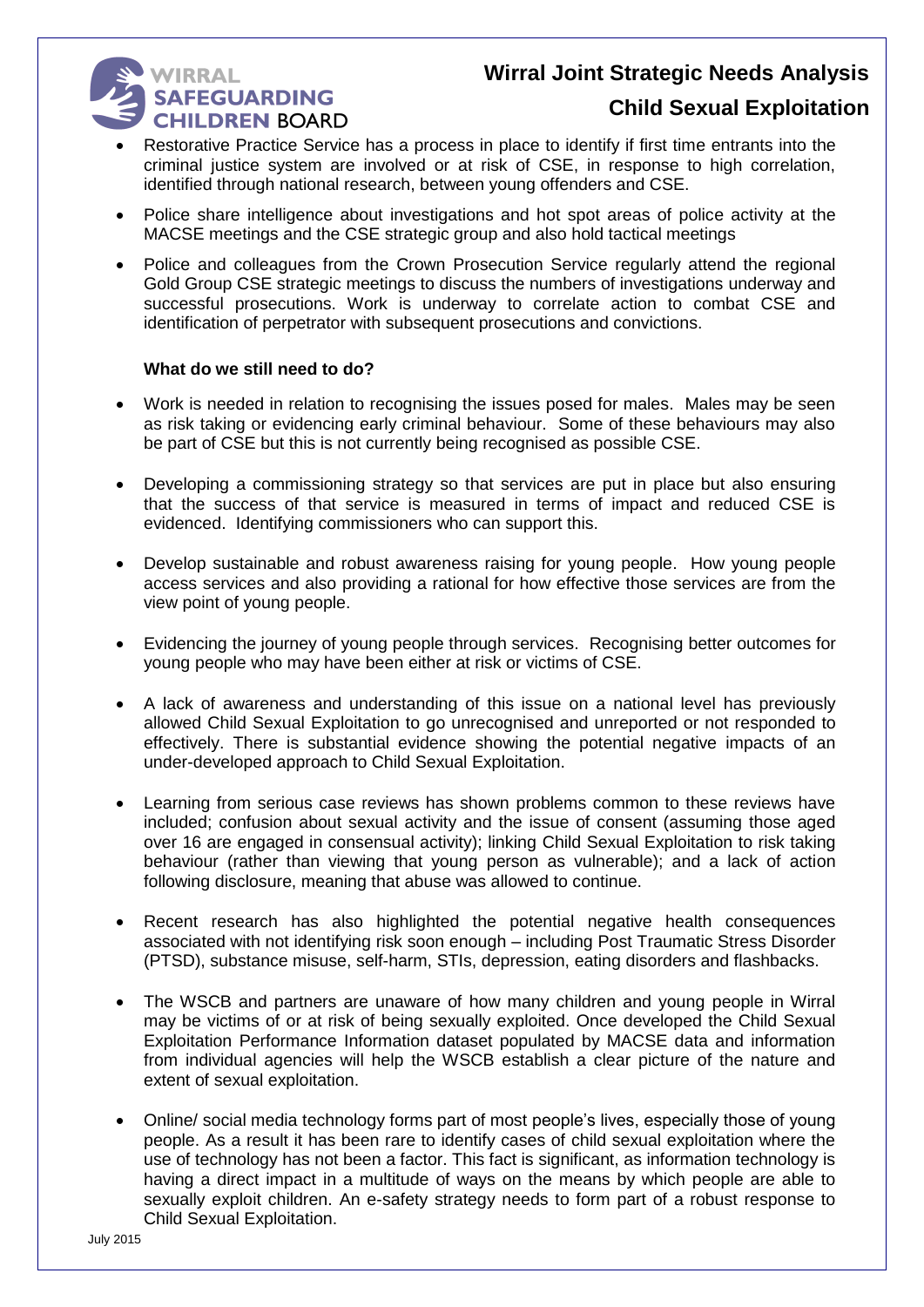

- Work is developing with the Police and Crown Prosecution Service to develop a Wirral and pan Merseyside problem profile which will include an assessment of activity undertaken to pursue and prosecute offenders.
- The voice of young people must be included in the review and development of services. The WSCB is looking at models of young people's participation and a model will be recommended to the WSCB in March 2015.
- The WSCB commission Catch-22 to deliver the Missing from home and Child Sexual Exploitation service which includes counselling and working with young people to build resilience. This work is mainly undertaken in the short term Literature suggests that appropriate therapeutic support should be available for young people who are at risk or suffering from sexual exploitation. This support should be delivered for as long as individuals need it.
- Engagement and awareness raising across all community groups is essential to ensure a coordinated and successful response to Child Sexual Exploitation. Work has begun to engage with groups in the 'night-time' economy such as taxi drivers but this engagement needs to be widened to include community leaders and leaders of minority groups.

#### **Community / stakeholder views**

Key engaged stakeholders in the Wirral Strategy to combat Child Sexual Exploitation include:

- The Wirral Safeguarding Children Board (WSCB). The WSCB partnership includes the local authority, police, health organisations, education, voluntary, community and faith groups and youth services etc. The WSCB has set CSE as a partnership priority for both 2013-14 and 2014-15 and is the lead strategic organisation in Wirral for combatting sexual exploitation. Work is co-ordinated through the multi-agency Child Sexual Exploitation Strategic group (silver) and the MACSE operational group (bronze)
- Pan Merseyside Strategic Group (Gold). The pan Merseyside group coordinates the activity undertaken by the respective local silver groups. This helps ensure a sharing of good practice and resources and a consistent approach taken to combatting Child Sexual Exploitation. The group should become increasingly influential with commissioning services for Child Sexual Exploitation
- Catch-22. They are commissioned by the WSCB to deliver the Missing from Home and the Child Sexual Exploitation service to children and young people. Catch-22 identify young people at risk of being sexually exploited and work to engage with them to educate and build resilience to enable them to make healthier and better informed choices to protect them from becoming sexually exploited. Catch-22 typically works with 12-15 cases at any time and is also engaged in outreach work. The service also runs a GIRLS group which aims to work with vulnerable girls who may be at risk of becoming sexually exploited. Catch-22 are also commissioned to deliver the multi-agency Child Sexual Exploitation training for professionals on behalf of the WSCB. The full day training is delivered monthly.
- Merseyside Police. The police chair the monthly MACSE meetings and are responsible for ensuring the meetings are well attended and effective.

#### **Evidence of what works**

#### **1. Nationally**

#### **The Nine Foundations of Good Practice**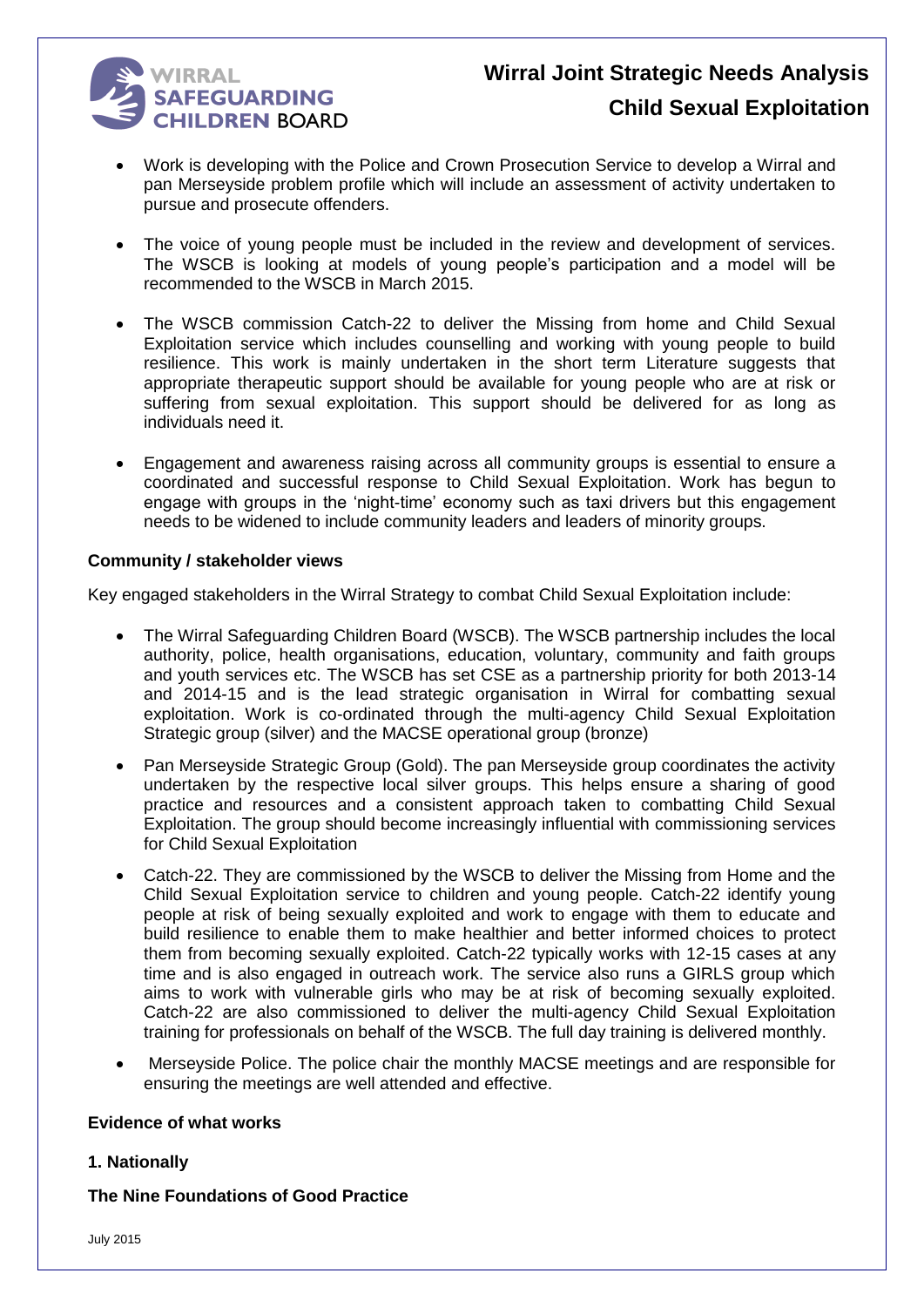

### **Child Sexual Exploitation**

The Office of the Children's Commissioners' (OCC) 2013 Inquiry into gang and group-based Child Sexual Exploitation identified pockets of good practice across a number of LSCBs. Based on primary research with those areas that are being particularly proactive in tackling sexual exploitation, the OCC identified nine key foundations of good practice that have contributed to *"exemplary approaches to protecting children and young people against exploitation at the hands of gangs and groups"* (p32).

Even though the report focuses specifically on gang and group sexual exploitation, the nine principles are considered transferable to all forms of Child Sexual Exploitation. They are shown in the diagram below:



#### **Essential Foundations for Good CSE Practice**

The first of the nine foundations; "focus on the child" states that the child should be at the centre of any professional decision making regarding their safety, welfare, care and protection. Importantly however, the guidance warns against placing too much emphasis on a victim making a full disclosure about the extent of the abuse they suffered. The second priority links to this; by building up a relationship of trust (in order to gain a child's confidence) from the initial point of contact.

The OCC's research identified leadership as a priority, and found that 77% of key agencies have appointed a lead Child Sexual Exploitation professional; but that fewer than half have Child Sexual Exploitation leads from local authority education and youth offending teams. Areas showing strong operational practice have focussed on creating the conditions (at school, at home, for example) in which *"everyone is alert to the signs that a child may be at risk"*. Based on evidence of how to achieve these conditions, the OCC published their "Recognition and Telling Framework" to help adults to understand what might be going on for a child or young person.

July 2015 In November 2013, the NSPCC published the briefing "Learning from case reviews around Child Sexual Exploitation". The briefing notes that *"it is clear from these reviews that CSE can be particularly hard for professionals to recognise and respond to."* There were a number of key issues or failings common to several of these serious reviews: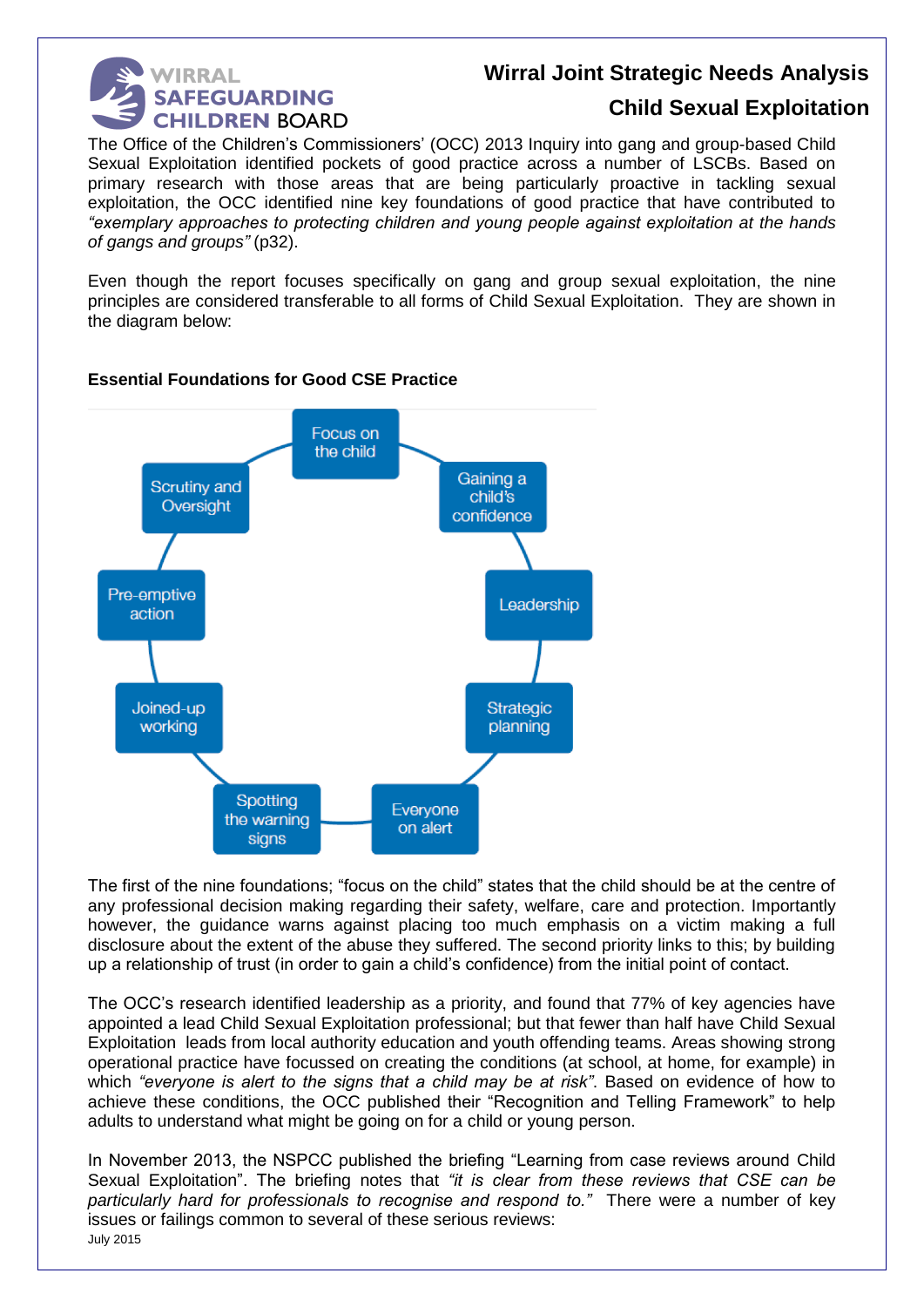

Firstly, in several instances confusion about sexual activity and the issue of consent was cited; a failure to recognise that *"the fact that young people are engaged in what they view as consensual activity does not mean that they are not being exploited".* Victims may be coerced; some may believe they are behaving as they wish; in addition, 16 and 17 year olds were sometimes viewed (by the authorities) as being more in control of their choices.

Linking Child Sexual Exploitation to risk taking behaviour was raised as a common factor. *"When dealing with troubled children, practitioners need to see young people as vulnerable children in need of protection, rather than focussing on their challenging behaviour"*.

Finally, disclosure of sexual exploitation was identified; in several of these cases, no actions were taken by agencies against perpetrators following disclosure (further, in some instances, no subsequent support was provided to the young person, meaning the abuse continued). The briefing goes on to identify lessons for improving practice; 'an early and comprehensive assessment' must be carried out once warning signs are recognised. Such assessment must include issues of 'capacity of consent', taking into account the grooming process and issues of coercion which may be experienced.

In terms of interventions, the briefing states that practitioners must balance the young person's right to make their own decisions and assess their risk, with the need to protect the young person from exploitation. Disclosures must be taken seriously and dealt with as a crime. Actions taken following disclosure should *not* depend upon the victim's willingness to act as a witness in trial.

The literature suggests that a model of good practice for Child Sexual Exploitation can only be achieved through a clear multi-agency partnership approach and cannot be solely led by one agency. Key features of good practice from recent publications research includes:

- Publication of a clear action plan against which progress, performance and the contributions of partner agencies can be measured
- Clear partnership commitment to combatting Child Sexual Exploitation underpinned by a common understanding that sexual exploitation is sexual abuse which children and young people cannot consent to even if they do not always see themselves as victims
- Development of a clear referral pathway which is shared and understood across the partnership
- Development of an action to ensure high quality Child Sexual Exploitation training exists within agencies and for multi-agency and community partners
- Development of an action to ensure schools raise awareness of Child Sexual Exploitation with young people and work to protect young people at risk or victims of sexual exploitation
- Establishment of a method to proactively share information and intelligence about Child Sexual Exploitation
- Development/adoption of a Child Sexual Exploitation risk assessment tool for use with young people
- Publication of a local Child Sexual Exploitation problem profile
- Inclusion of young people in the assessment, planning and commissioning of services

#### **2. Locally**

Since September 2014 Wirral has had an operational Multi-Agency Safeguarding Hub (MASH). The MASH is an information sharing hub where key agencies including CADT (children's social care 'front door' for referrals), police, health and Catch-22 are co-located. In relation to Child Sexual Exploitation Catch-22 have identified a case study: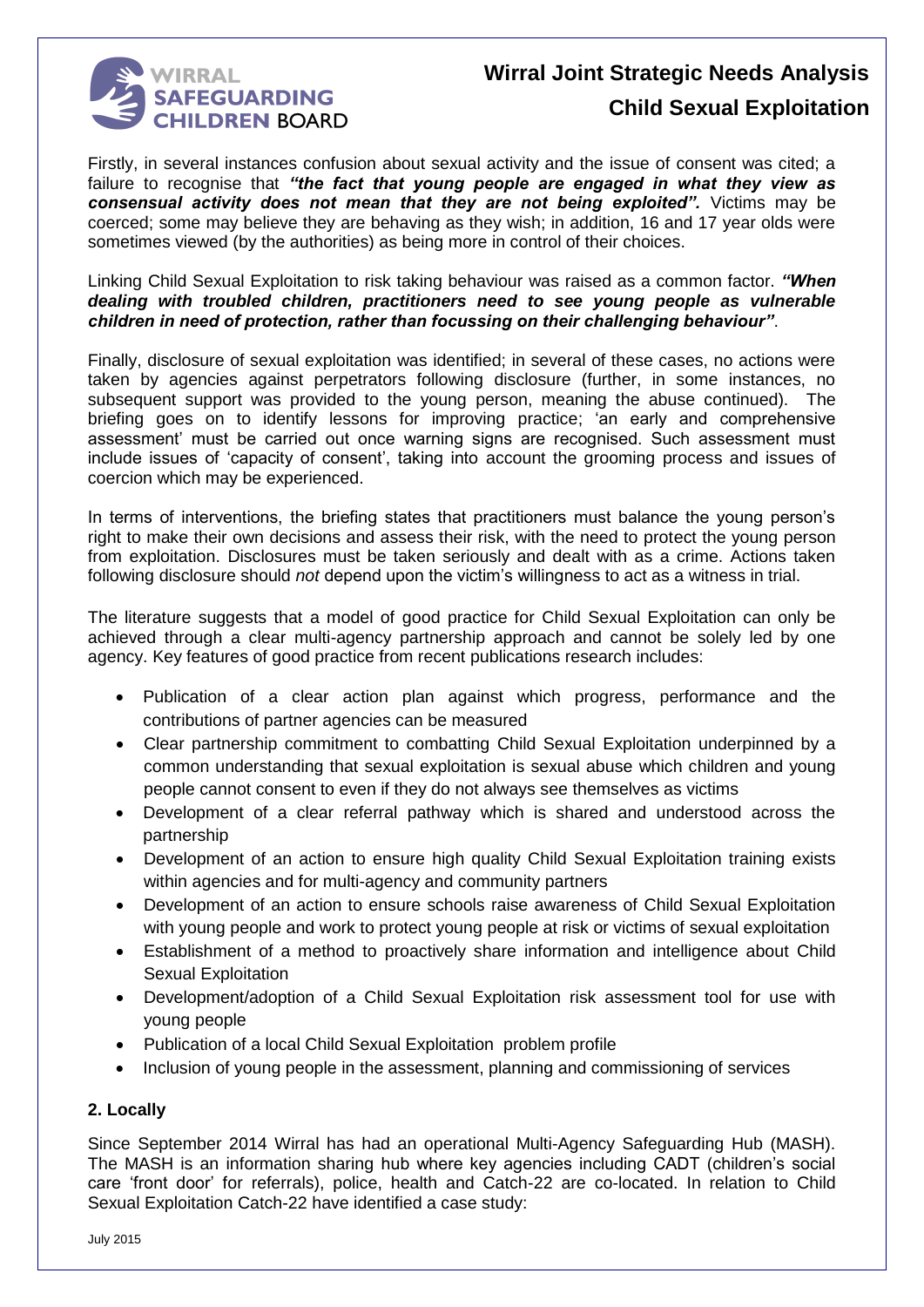### **WIRRAL SAFEGUARDING CHILDREN BOARD**

### **Wirral Joint Strategic Needs Analysis**

### **Child Sexual Exploitation**

*One example of good practice is we have completed a return home interview for a young person and we were previously made aware that the young person had visited a flat where an adult male lived. The adult male and the young person had been discussed at the monthly MACSE meeting. The young person that we spoke to then told us that another young person had also been visiting his property. As a result of this we were immediately able to share this information with Social Care and Police, a strategy meeting was held and the young person who was named has been supported by us to attend a video interview. There is already an on-going Police investigation in relation to the male and the information that has been shared has hopefully been able to strengthen this investigation and has also safeguarded 2 young females*

In terms of awareness raising the WSCB has had positive feedback from partners for the following activity:

- Publishing Wirral practice guidance including detailed information about the referral pathway, models of Child Sexual Exploitation, signs and symptoms and mythbusting, particularly views often held about victims by professionals.
- Multi-agency Child Sexual Exploitation training and briefings
- Publication and dissemination of a series of Child Sexual Exploitation posters and leaflets
- Establishment of the Child Sexual Exploitation strategic group and publication of the action plan
- Commissioning of *Chelsea's Choice* drama production

#### **National References**

1. The sexual exploitation of children: it couldn't happen here, could it? Thematic Ofsted inspection to evaluate effectiveness of local authorities' current response to child sexual exploitation; 2014; HM Government; <https://www.gov.uk/government/publications/sexual-exploitation-of-children-ofsted-thematic-report>

2. Real Voices; Child sexual exploitation in Greater Manchester; An independent report by Ann Coffey, MP; October 2014; [http://www.gmpcc.org.uk/wp-content/uploads/2014/02/81461-Coffey-](http://www.gmpcc.org.uk/wp-content/uploads/2014/02/81461-Coffey-Report_v5_WEB-single-pages.pdf)[Report\\_v5\\_WEB-single-pages.pdf](http://www.gmpcc.org.uk/wp-content/uploads/2014/02/81461-Coffey-Report_v5_WEB-single-pages.pdf)

3. Independent Inquiry into Child Sexual Exploitation in Rotherham (1997-2913); 2014; Baroness Jay; Commissioned by Rotherham metropolitan Borough Council; [http://www.rotherham.gov.uk/downloads/file/1407/independent\\_inquiry\\_cse\\_in\\_rotherham](http://www.rotherham.gov.uk/downloads/file/1407/independent_inquiry_cse_in_rotherham)

4 Child sexual exploitation: learning from case reviews. What case reviews tell us about child sexual Exploitation; November 2013; NSPCC; [http://www.nspcc.org.uk/globalassets/documents/information](http://www.nspcc.org.uk/globalassets/documents/information-service/case-reviews-child-sexual-exploitation-cse.pdf)[service/case-reviews-child-sexual-exploitation-cse.pdf](http://www.nspcc.org.uk/globalassets/documents/information-service/case-reviews-child-sexual-exploitation-cse.pdf)

5. "If only someone had listened": Office of the Children's Commissioner's Inquiry into Child Sexual Exploitation in Gangs and Groups; 2013; [http://www.childrenscommissioner.gov.uk/content/publications/content\\_743](http://www.childrenscommissioner.gov.uk/content/publications/content_743)

6. "I thought I was the only one. The only one in the world." The Office of the Children's Commissioner's Inquiry into Child Sexual Exploitation in Gangs and Groups Interim report; November 2012. Available from: [http://www.childrenscommissioner.gov.uk/content/publications/content\\_636](http://www.childrenscommissioner.gov.uk/content/publications/content_636)

7. Child-line. Caught in a Trap – Grooming in 2012. Available from: [http://www.nspcc.org.uk/news](http://www.nspcc.org.uk/news-and-views/our-ne)[and-views/our-ne](http://www.nspcc.org.uk/news-and-views/our-ne) ws/nspcc-news/12-11-12-grooming

8. Puppet on a String – The Urgent Need to Cut Children Free from Sexual Exploitation; 2011; Barnardo's; [http://www.barnardos.org.uk/ctf\\_puppetonastring\\_report\\_final.pdf](http://www.barnardos.org.uk/ctf_puppetonastring_report_final.pdf)